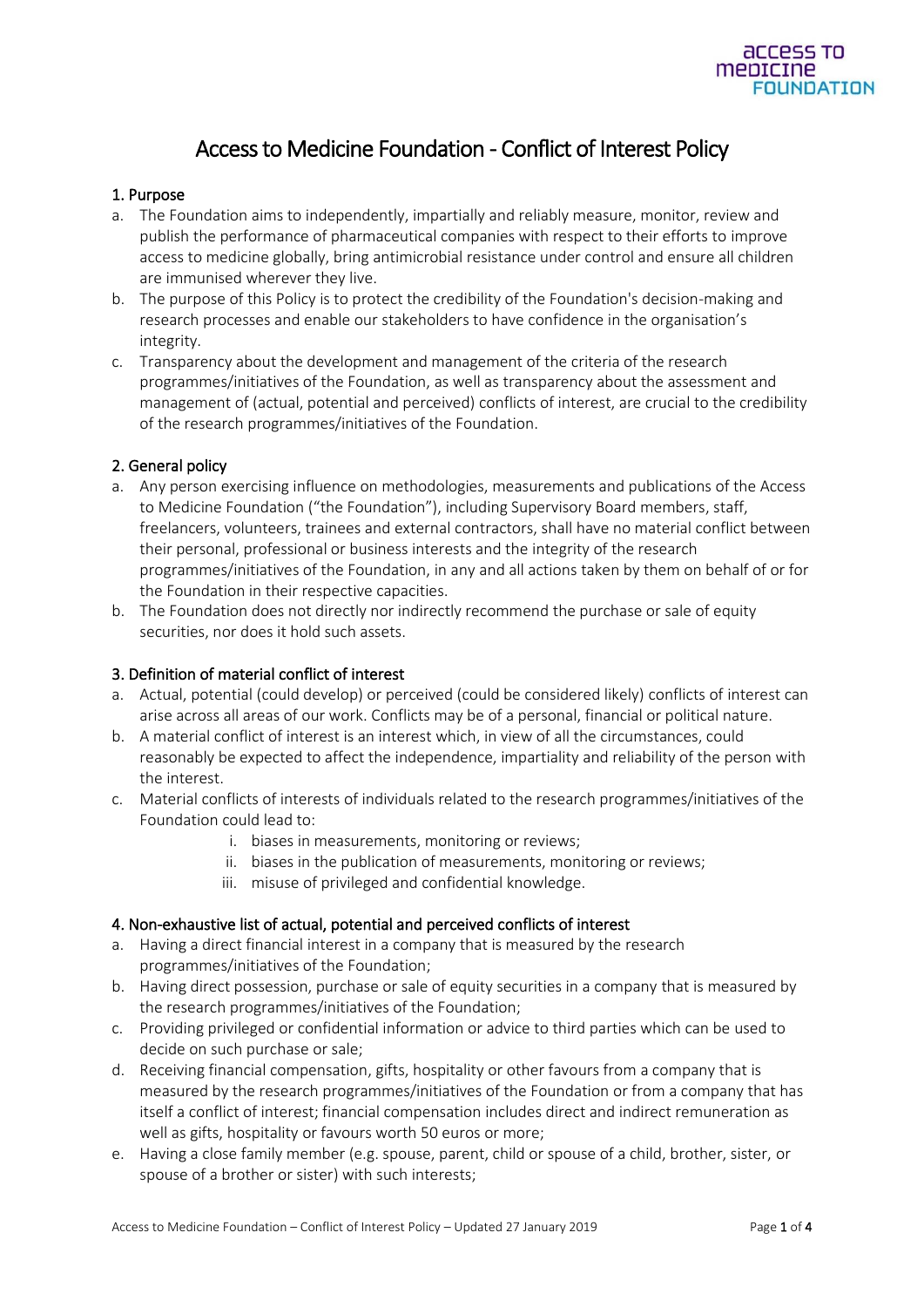f. Other interests that have been deemed potentially conflicting by the Supervisory Board.

### 5. Reporting and management of actual, potential and perceived conflicts of interest

- a. Upon appointment, any person exercising influence on methodologies, measurements and publications of the Foundation, including Supervisory Board members, staff, freelancers, volunteers, trainees and external contractors, shall disclose actual, potential and perceived conflicts of interests to their line manager, contact person at the Foundation or the Finance Team (finance@accesstomedicinefoundation.org) through the Conflict of Interest Declaration Form (Annex 1).
- b. New conflicts of interest shall be reported through the same Conflict of Interest Declaration Form (Annex 1) within 5 working days after they arise.
- c. As soon as a declaration has been made, line management, contact persons at the Foundation or the Finance Team must ensure that they review all declarations within five working days and report them to the Management Team, with a recommendation of mitigating actions (if needed).
- d. The Management Team shall evaluate all declarations of conflicts of interest withing five working days and decide whether they are 'material' conflicts of interest and what mitigating actions is required (if needed).

#### 6. Context for gifts and hospitality

- a. It is widely recognised that it is important for employees, board members and contracted employees to maintain and build effective networks in order to support the work of the Foundation, and to gain a real understanding of the views of stakeholders. However, contact with organisations outside the Foundation can give rise to offers of gifts and hospitality.
- b. While accepting gifts and hospitality in certain circumstances may further the Foundation's interests, this must be balanced with upholding high standards of propriety and guarding against any reasonable suspicion of perceived or actual conflicts of interest or an undue obligation being created.

#### 7. Acceptance of gift and hospitality

- a. When working on behalf of the Foundation, any person exercising influence on methodologies, measurements and publications of the Foundation, including Supervisory Board members, staff, freelancers, volunteers, trainees and external contractors, should not normally accept gifts and hospitality. The only exceptions are those which would normally be considered as isolated trivial gifts e.g. low value items that can be used or displayed in the workplace such as office stationery or mouse mats or inexpensive seasonal gifts such as diaries and calendars, event goodie bags, tokens of appreciation for speaking engagement (e.g. books, stationary etc.), or food/beverages provided to those in attendance at meetings and events.
- b. Any hospitality accepted should be in the interests of the Foundation and help further its objectives. It should not be over-frequent or over-generous. Accepting hospitality from the same organisation could lead to a perception that the work of the Foundation is being influenced by the objectives of a single organisation. Any hospitality accepted should not seem lavish or disproportionate to the nature of the relationship the person has with the provider.
- c. The Foundation recognises that in some cases non-acceptance may cause embarrassment to the provider. Gifts which cannot be refused without causing offence (for example, a picture or an ornament) must be accepted "on behalf of the Foundation", making it clear that it is not being accepted as a personal gift. Such gifts must be kept within the Foundation and displayed in a general area.
- d. When working on behalf of the Foundation, any person exercising influence on methodologies, measurements and publications of the Foundation, including Supervisory Board members, staff, freelancers, volunteers, trainees and external contractors, must declare and report all gifts and hospitality (accepted or declined) that are valued over 50 euros to their line manager, contact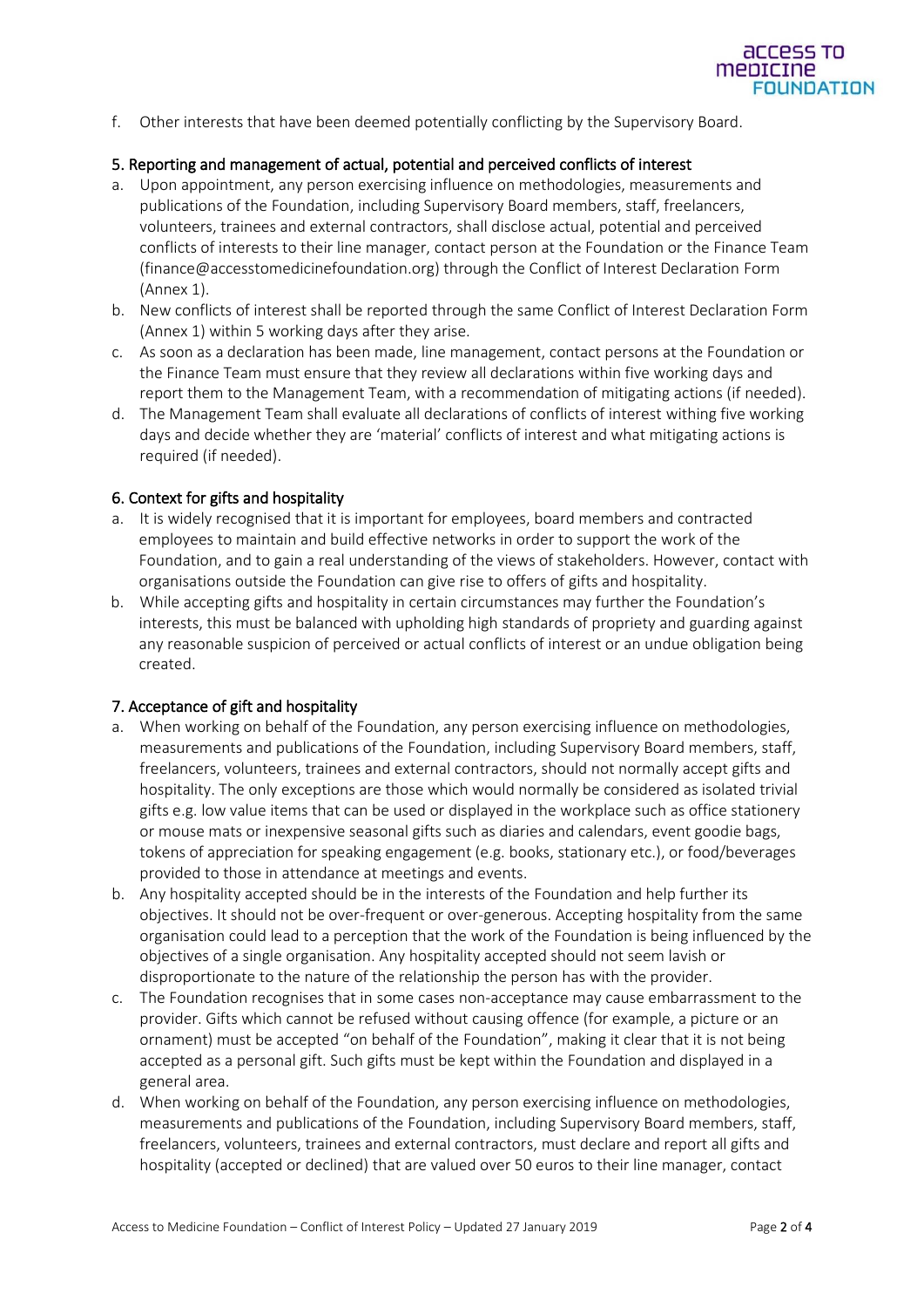

e. If there is any doubt about whether or not hospitality or gifts should be accepted, the person should seek advice and guidance from their line manager, contact person at the Foundation or Finance Team.

## 8. Confidentiality

a. Research outcomes are confidential until their formal time of release. Any individual within the Foundation or working for the Foundation who has advance knowledge of research programmes/initiatives outcomes shall not disclose any part of such outcomes to third parties before the formal time of release.

## 9. Review of the Policy

a. The Supervisory Board shall review this Policy at least once per year and apply all changes necessary to maintain the impartiality, independence and reliability of the research programmes/initiatives of the Foundation.

# 10. Corrective actions

- a. Any material conflict of interest or any violation of the rules set forth in this Policy shall prompt disciplinary and/or corrective action by the Management Team and/or Supervisory Board.
- b. A charge of incompletely or inaccurately disclosed conflicts of interest shall be directed to the Management Team or, in case of Supervisory Board members, to the Chair of the Supervisory Board.
- c. The Management Team or, in case of Supervisory Board members, the Chair of the Supervisory Board shall take no action until it has given the person charged with the alleged conflict of interest the opportunity to fully represent him/herself.
- d. The Management Team or, in case of Supervisory Board members, the Chair of the Supervisory Board may appoint a disinterested person or committee to investigate the alleged conflict of interest.
- e. The person with the alleged conflict of interest shall not take part in any vote on the nature of the interest or any related decision.

acce mepicine

**FOUNDATION**